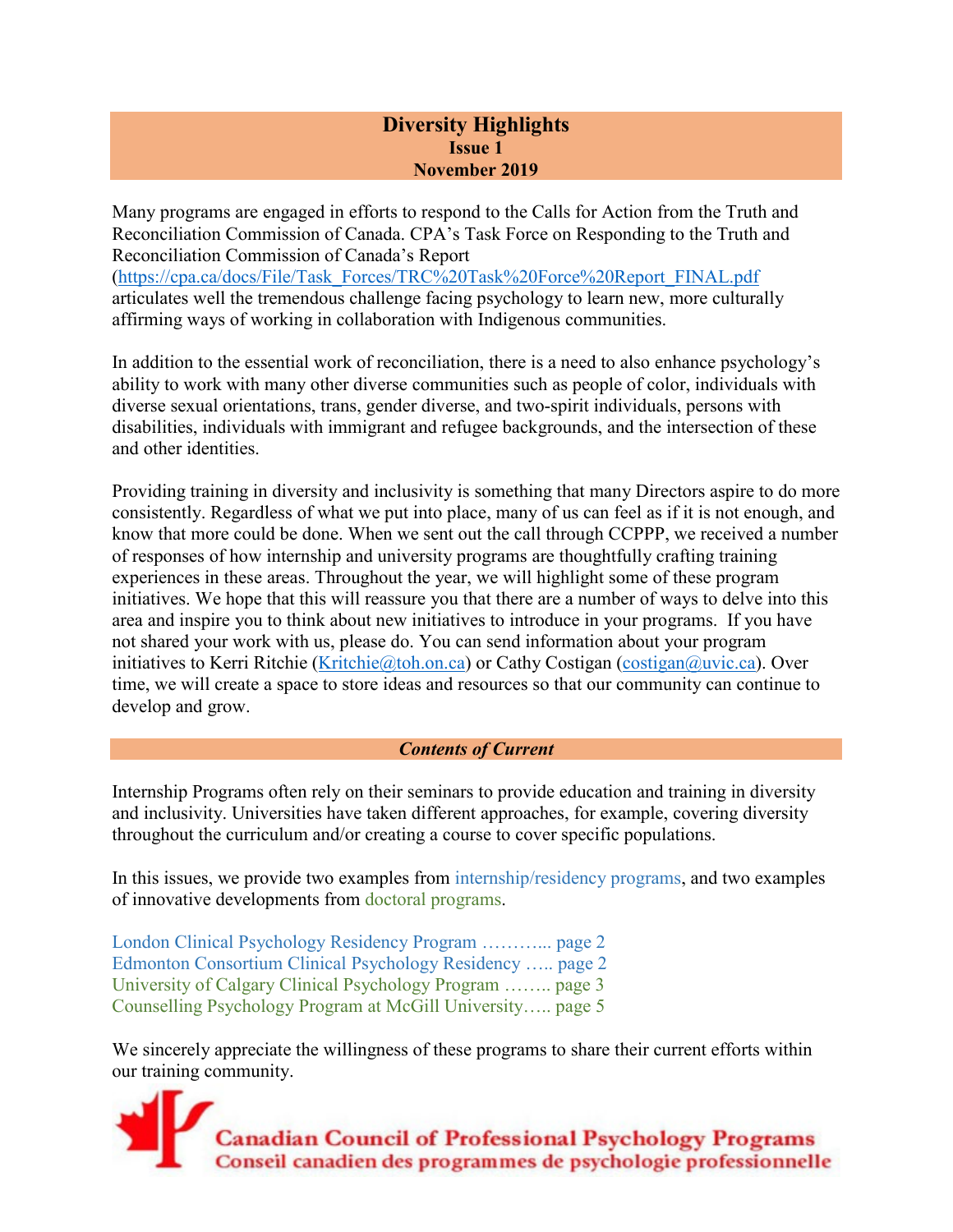### **London Clinical Psychology Residency Program**

### *Submitted by Brent Haymen Abello*

The London Clinical Psychology Residency Program has offered "Introduction to LGBT2SQ Emotional and Mental Health" and "Working with LGBTQIA2S+ Adults: Intersectionality, Minority Stress, and Affirmative Therapy". They have also had a staff person from Western University's Indigenous Services program give a seminar on "Building Relationships with Indigenous People"

## **Edmonton Consortium Clinical Psychology Residency**

### *Submitted by Robin Adkins and Sharon Gaine*

The diversity seminar given annually at the Edmonton Consortium Clinical Psychology Residency focuses on exploring all facets of diversity (the ADDRESSING model) with some emphasis on discussing privilege, discussing diversity in supervision, and how to foster multicultural competence both as a supervisor/professional and in supporting the student's development of multicultural competence.

They also have cultural leaders with whom they work, and often do a seminar with the Mennonite Centre which is for new immigrants and one area of discussion is trauma. There is an opportunity to meet with an elder and be involved in a sweatlodge and occasional opportunities for residents to participate in a Drum Circle which is run by a Spiritual Health Leader.

In both sites, supervisors across the Consortium address diversity within the supervisory relationship and clinical practice

#### *Resources*

<https://www.ohio.edu/cas/psychology/diversity/addressing-model>

<https://cpa.ca/docs/File/Position/IPsyNet%20Statement%20English.pdf>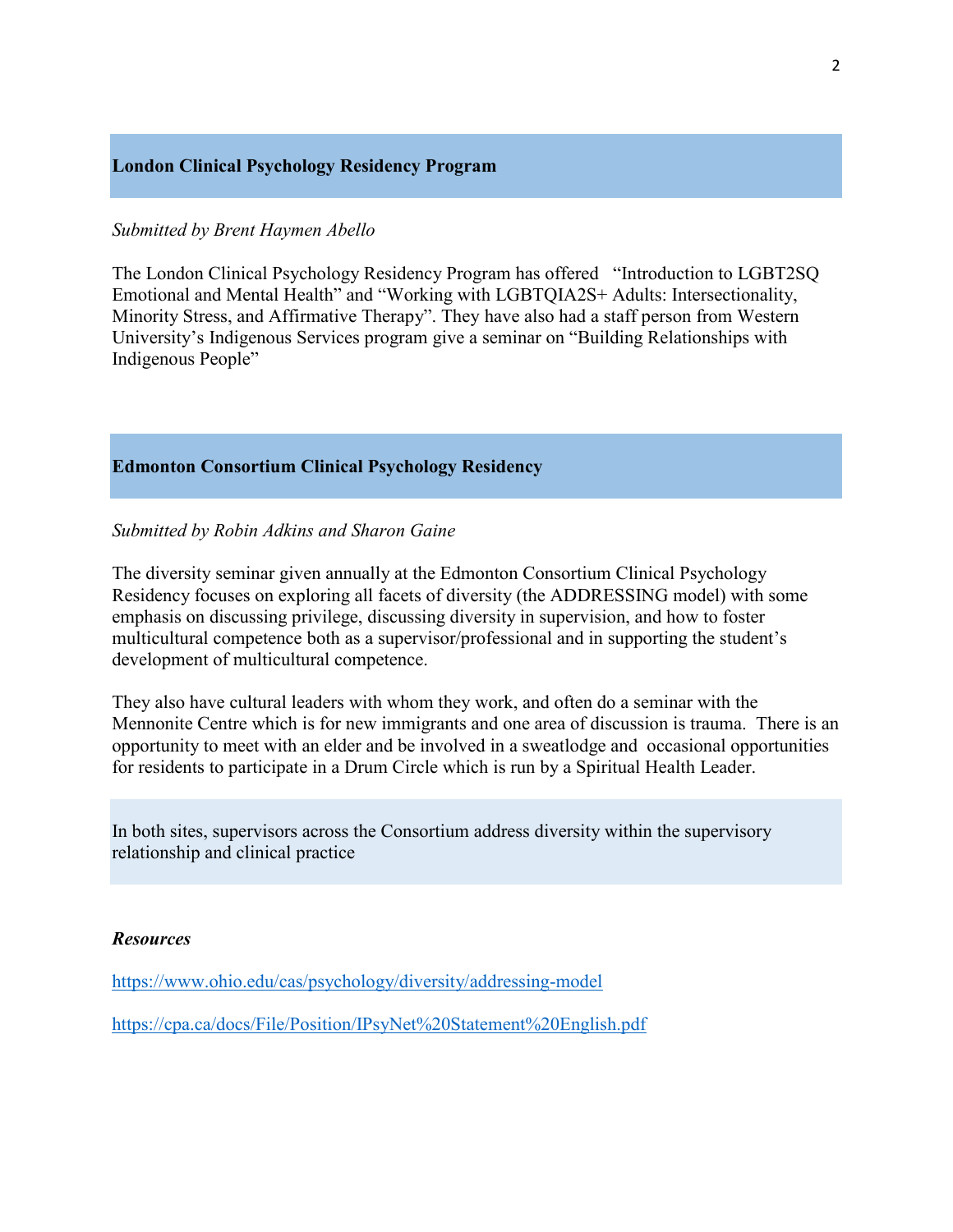## **University of Calgary Clinical Psychology Program**

## *Submitted by Candace Konnert and Lianne Tomfohr*

Our program has also been focusing on improving our instruction and departmental commitment to the areas of Equity, Diversity and Inclusion. Our department struck an Equity, Diversity and Inclusion committee and have been working towards programming in our department to increase cultural competence. We have two clinical psychology faculty on the committee, as well as three clinical psychology student members! Here is a link to our website: [https://psyc.ucalgary.ca/equity-diversity-inclusion.](https://psyc.ucalgary.ca/equity-diversity-inclusion) We have put together a policies/ resources list for the department and published it on the website. [https://psyc.ucalgary.ca/equity](https://psyc.ucalgary.ca/equity-policies)[policies.](https://psyc.ucalgary.ca/equity-policies) We have also hosted or co-hosted a number of well attended events this year, including: [https://psyc.ucalgary.ca/equity-events.](https://psyc.ucalgary.ca/equity-events) This list is missing the Blanket Exercise that we hosted this month. The Exercise was well attended, by approximately 30 students, staff and faculty. [https://www.kairosblanketexercise.org/.](https://www.kairosblanketexercise.org/)

The University of Calgary Clinical Psychology Program has begun to embed diversity teaching into every core clinical class that is offered. The Equity Diversity and Inclusivity committee has been working the Taylor Institute for Teaching and Learning to develop a workshop for the department as a whole (Inclusive Excellence in Psychology) that will teach about diversifying syllabi in terms of reading lists, content and then interacting/teaching diverse students.

- Psychopathology: Dr. Candace Konnert devotes one three-hour class to cultural competence and diversity issues in diagnostic practice and case conceptualization, and integrates these themes throughout the course as different diagnostic categories are reviewed.
- Adult Assessment: Dr. Kristin von Ranson includes a 2- to 3- hour lecture and discussion on sociocultural aspects of assessment, emphasizing the importance of considering clients' diverse backgrounds and intersectionality. Additionally, issues regarding clients' diversity are addressed throughout the course, including in lab and practicum experiences.
- Adult Psychotherapy: Dr. Joshua Madsen provides one three hour lecture on cultural competence and cultural adaptations of evidence based interventions in clinical psychology. Every week in the lab culture/diversity issues are incorporated into discussion of how unique client/therapist perspectives may influence assessment and psychotherapy trajectories. Additionally, a brief client assessment of client satisfaction is completed at the end of each session, including a measure of feeling heard, understood and respected to ensure that the treatments are individually tailored. Dr. Madsen has also woven specific discussion of Indigenous psychology and practices into his classes in response to the CPA *Response to the Truth and Reconciliation Commission of Canada*.
- Child Assessment: Dr. Sheri Madigan, who teaches child assessment, devotes a threehour lecture to culturally-competent understanding and approaches to child assessment, which includes case study reviews. Throughout the course, she also reviews and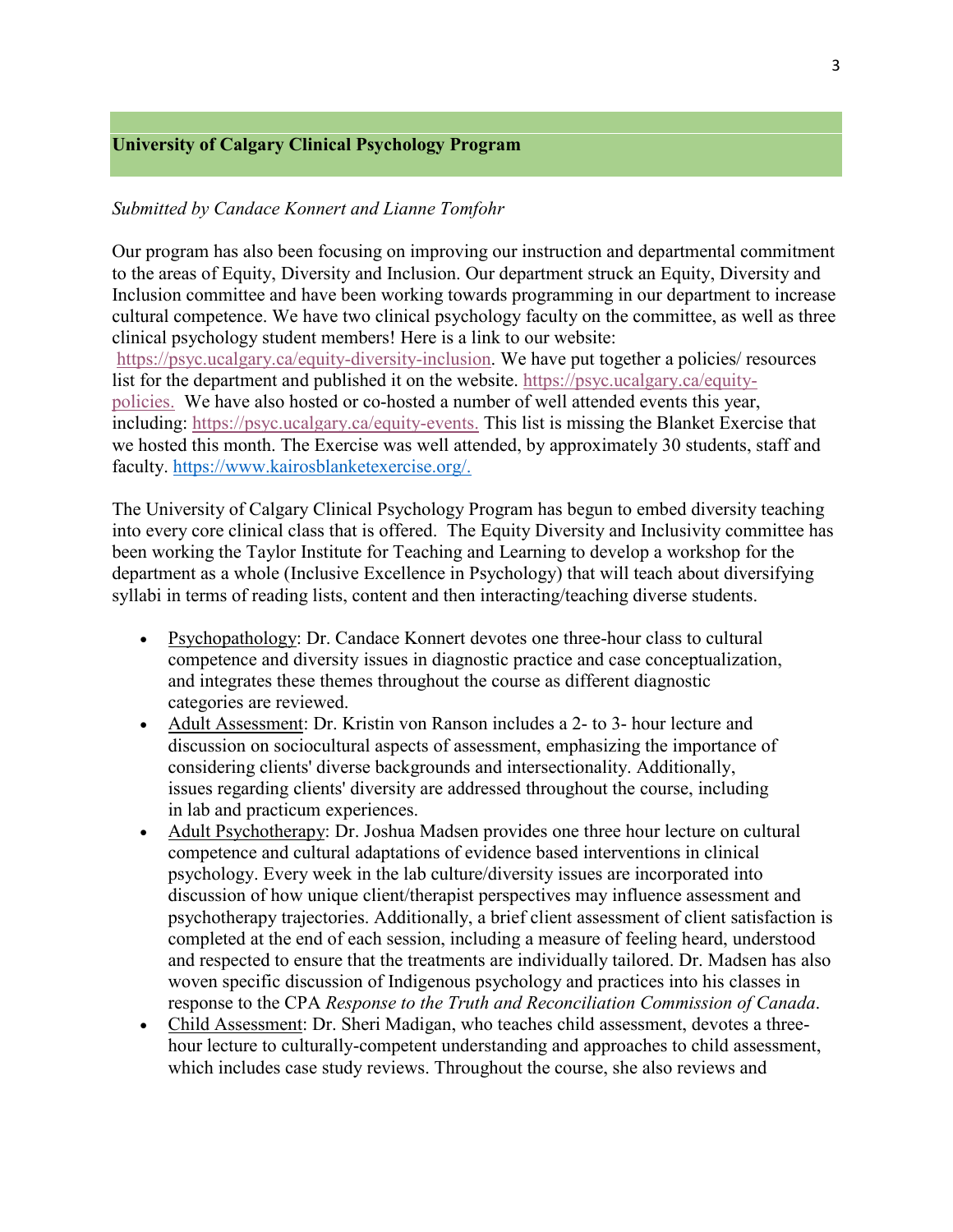discusses cultural and diversity considerations for diagnosis of mental illness and disorders.

- Child Psychotherapy: Dr. Melanie Noel, discussed diversity issues as they relate to specific topic areas and devotes a lecture to working with LBTQ+ youth. She is also adding an introductory lecture about working with diverse cultural groups, and specifically will incorporate discussion of the CPA *Response to the Truth and Reconciliation Commission of Canada* and how it applies to child psychotherapy.
- Ethics: Dr. Keith Dobson- provides a forum for discussions about non-discriminatory practice, and respect for diversity throughout the course. In the past year students read the CPA *Response to the Truth and Reconciliation Commission of Canada*, and the Nelson & Wilson (2017) article on *The mental health of Indigenous peoples in Canada: A critical review of research*, Social Science & Medicine 176, 93e112, among other readings.
- Research Methods: Dr. Adam Murry, an Indigenous Scholar in the department, provides a three hour lecture to all clinical students on Indigenous Research Methods.
- Specialty Practicum in Clinical Psychology: Each student provides a case prevention and required element is discussion of issues of diversity and culture as it relates to the case.
- Consultation and Supervision Module: Dr. Madsen teaches a 6-week class on consultation and supervision lectures explicitly on issues of diversity and multiculturalism as it relates to clinical supervision, introducing, for example, frameworks such as Dr. Derald Wing Sue's tripartite definition of cultural competence and Dr. Celia Falicov's Multidimensional Ecosystemic Comparative Approach (MECA)
- Additions Module: Dr. David Hodgins teaches a 6-week class on addictions. A major component of the addiction course is visits to six addiction programs that represent the intervention spectrum in terms of problem severity (outpatient, residential), phase of recovery (detox to long-term aftercare), and special populations (youth, women). Each of the these sites provides services to indigenous clientele, including a number of specialized programs.
- Diversity Module: Dr. Valerie Prugger teaches a 6-week class on diversity and culture and devotes one class in her diversity segment to working with Indigenous populations.

From a recruitment perspective, we have worked on our website to indicate our commitment to diversity and encouraging diverse students to apply. From a hiring perspective in the department, we have also been consulting on our recruitment plans to ensure that our incoming faculty are representative of the diverse community in Alberta. We also continue to build bridges with other CPA affiliated programs at the University. For example, there is openness for our students to attend a class taught by Dr. Fellner, entitled, *Poo'miikapii: Niitsitapii Approaches to Wellness.*

# *Resources*

[https://cpa.ca/docs/File/Task\\_Forces/TRC%20Task%20Force%20Report\\_FINAL.pdf](https://cpa.ca/docs/File/Task_Forces/TRC%20Task%20Force%20Report_FINAL.pdf) <http://citeseerx.ist.psu.edu/viewdoc/download?doi=10.1.1.916.8083&rep=rep1&type=pdf> <https://www.youtube.com/watch?v=AXceWQTx950> [https://reader.elsevier.com/reader/sd/pii/S027795361730028X?token=AB92261735011231D419](https://reader.elsevier.com/reader/sd/pii/S027795361730028X?token=AB92261735011231D419BE121FBC8ABB5CF0F4FF7C9706B0A4319A201EBD9FF4ACD870417D753F26AAFBE385394A2E2D) [BE121FBC8ABB5CF0F4FF7C9706B0A4319A201EBD9FF4ACD870417D753F26AAFBE385](https://reader.elsevier.com/reader/sd/pii/S027795361730028X?token=AB92261735011231D419BE121FBC8ABB5CF0F4FF7C9706B0A4319A201EBD9FF4ACD870417D753F26AAFBE385394A2E2D) [394A2E2D](https://reader.elsevier.com/reader/sd/pii/S027795361730028X?token=AB92261735011231D419BE121FBC8ABB5CF0F4FF7C9706B0A4319A201EBD9FF4ACD870417D753F26AAFBE385394A2E2D)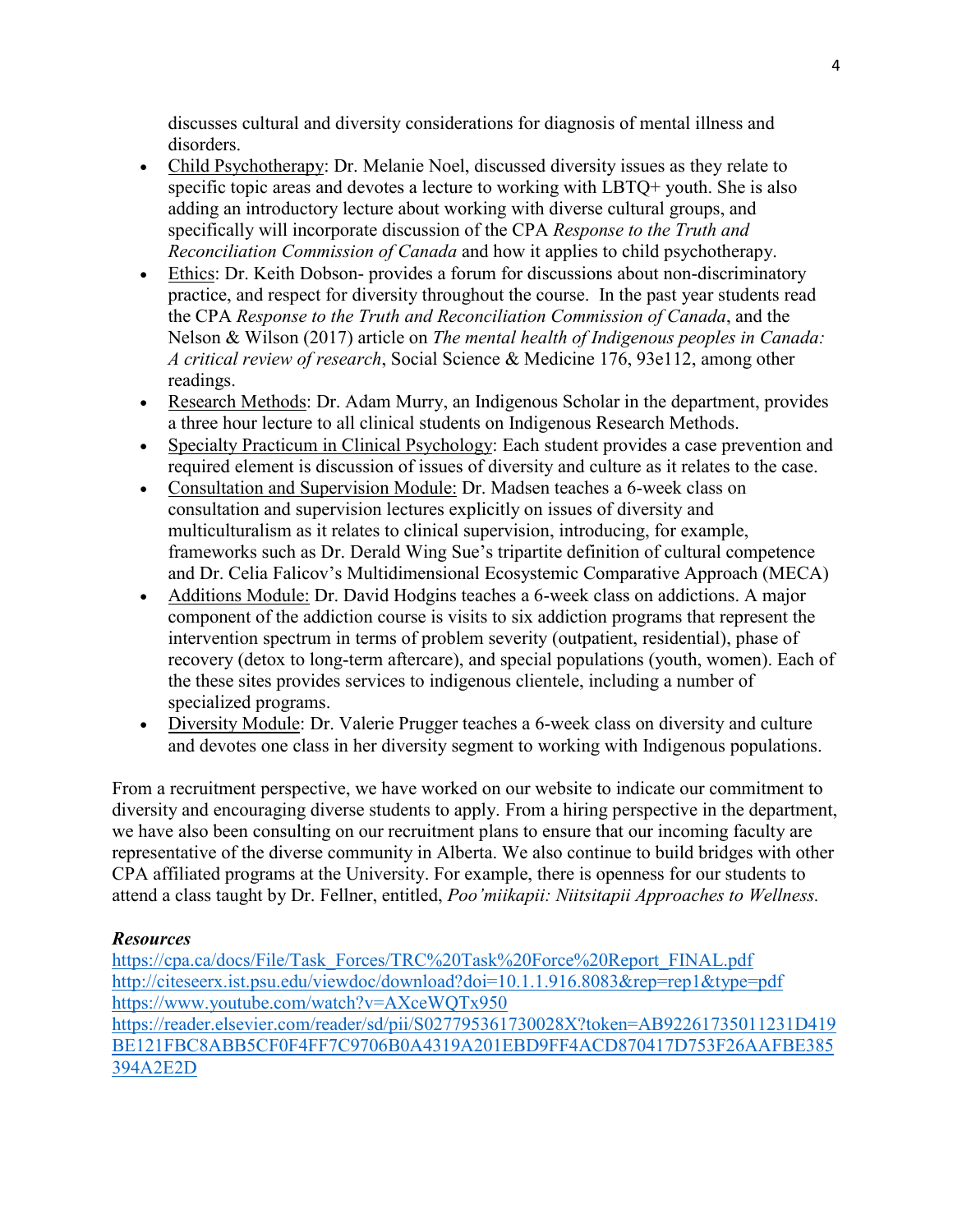# **Counselling Psychology Program at McGill University: Indigenous-Specific Training**

*Submitted by Dennis C. Wendt & Katrina Smeja, Department of Educational and Counselling Psychology, McGill University*

The Counselling Program in the Department of Educational and Counselling Psychology at McGill University is in the process of several efforts to improve Indigenous-specific training. Although the Program has much work yet to do, here we outline some initial steps we have taken.

First, the Department initiated a tenure-track faculty hire for Indigenous psychology, which resulted in the hiring of Dennis C. Wendt in 2017. Through his research lab, Cultural and Indigenous Research in Counselling Psychology (CIRC), Dr. Wendt and McGill students (half of whom identify as Indigenous) collaborate with Indigenous communities within Canada and the United States to address issues such as culturally congruent psychotherapy/counselling, treatment for opioid use problems, youth substance use prevention, and university student belonging.

Second, with the feedback of Indigenous students and faculty, Dr. Wendt designed a course focused on professional engagement with Indigenous communities. The course emphasizes Indigenous voices through multiple forms of student-directed engagement, including journal articles, media, events, guest speakers, current events, policy documents, maps, and memoirs. It includes a broad overview of Indigenous-settler relations in Canada (e.g., treaties, colonial violence/oppression, Indigenous resistance, and reconciliation), as well as counselling-specific topics (identity, development, gender and family roles, spirituality and traditional healing, cultural assessment, psychotherapy, and community-based research). (The course outline is available upon request to Dr. Wendt at dennis.wendt@mcgill.ca.)

Third, other faculty have begun incorporating Indigenous-specific content into their courses, including Multiculturalism and Gender, Theories of Counselling, Career Psychology, and Consultation. Currently, two doctoral students are surveying how counselling graduate courses across the country are incorporating Indigenous-specific content and processes; this information will be disseminated to the Program's faculty.

Fourth, the Program recently began a partnership with Kahnawake Shakotiia'takehnhas Community Services (KSCS), in providing a field placement site on the Kahnawake Mohawk Territory for a small number of the Program's students. These students are trained to offer psychological services (e.g., assessment, testing, psychotherapy, and consulting) to members of the Kanien'kehá:ka (Mohawk) community. Practicum students are sensitized to the specific needs of the community and are exposed to working in a holistic manner, as members of a multidisciplinary team.

Finally, this year the Department participated in a new annual event in honour of Orange Shirt Day—to promote awareness about the Indian residential school system and its harms—through a